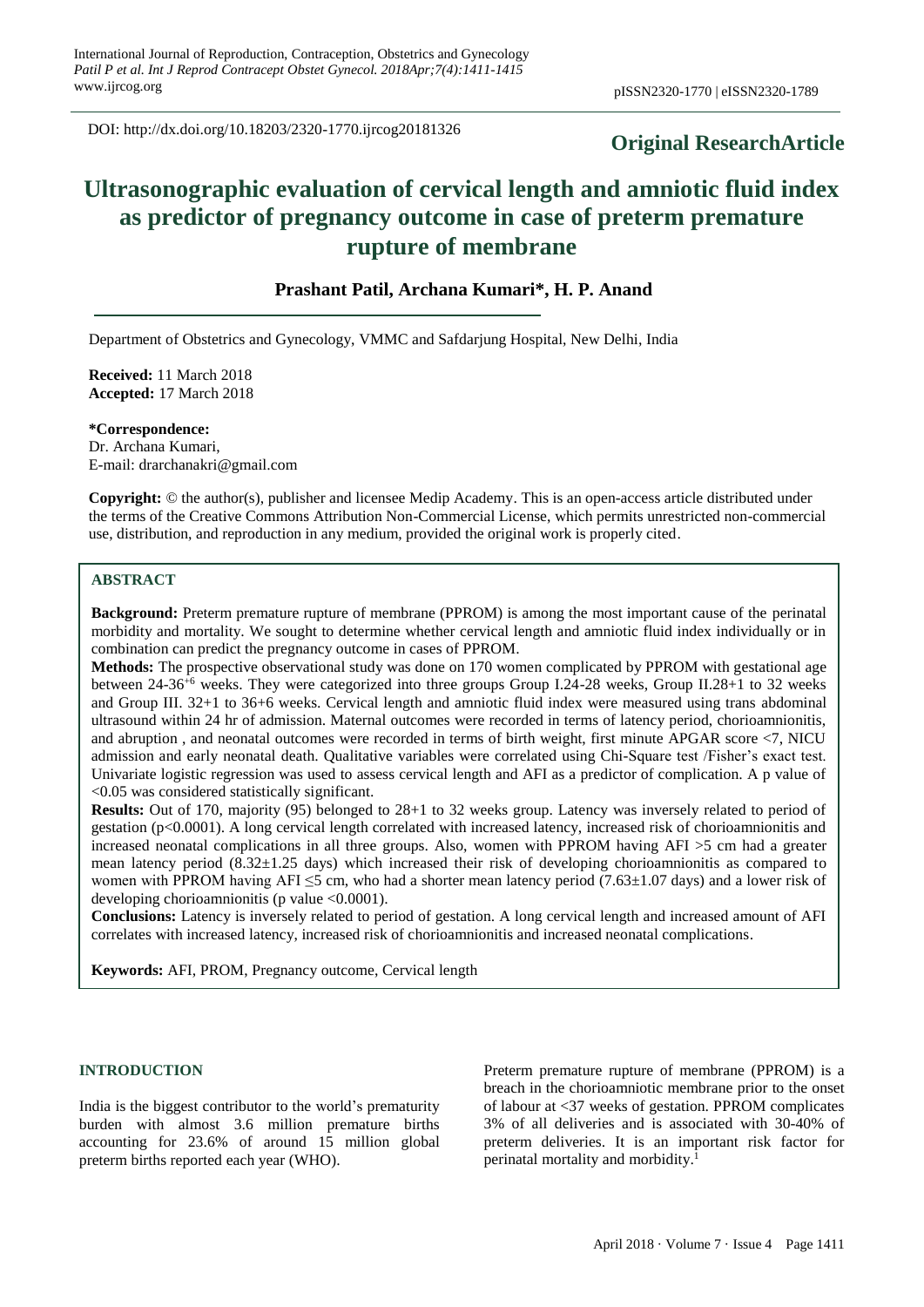Clinical factors associated with PPROM include low socioeconomic status, tobacco use, history of preterm labour, urinary tract infection, vaginal bleeding at any time in pregnancy, uterine distension (e.g. polyhydramnios, multifetal pregnancy), cerclage and amniocentesis. 2-4 The major maternal risks are chorioamnionitis (35%), abruption (19%) and sepsis (<1%). <sup>3</sup> Placental abruption is more common if rupture of membranes occur prior to 28 wk of gestation. <sup>5</sup> The risk of abruption increases 24 hr after membrane ruptures, particularly in the presence of intrauterine infection or oligohydramnios. 6,7

Chorioamnionitis is also associated with gestational age at which PPROM occurs. Major fetal morbidity is pulmonary hypoplasia, RDS, sepsis, intraventricular hemorrhage and contractures. Pulmonary hypoplasia is frequent if PPROM occurs before 26 wk and the latency is prolonged for more than 5 wk. Latency, defined as the time from rupture of membranes till delivery has been described to be longer if PPROM occurs at an earlier gestational age. 5,8

Oligohydramnios as a result of PPROM has been found to be associated with shorter latency and increased neonatal morbidity, but not associated with increased maternal or neonatal infections. <sup>9</sup> Many studies have been conducted using CL and AFI individually to predict the perinatal outcome in PTPROM and they show poor outcome. A combination of both the parameters has not been studied yet. A quantitative analysis of the prediction of adverse pregnancy outcome using both these two parameters in this study may help in management decisions of women with PPROM.

## **METHODS**

This was a prospective observational study conducted in Department of Obstetrics and Gynecology of a tertiary care centre in North Delhi. The study was approved by institutional ethics committee. A total of 170 women with singleton pregnancy who presented to hospital with PPROM from period of gestation 24 to  $36^{+6}$  weeks were enrolled in this study. All women with PPROM were hospitalized and put on bed rest and diagnosis of PPROM was made by per speculum examination showing pooled vaginal fluid and was managed according to the hospital protocol.

Period of gestation was confirmed by accurate dating (calculated by 1 st day of last menstrual period) and ultrasound in early pregnancy if available. Patients who were in active labor, showing signs of chorioamnionitis, abruption, sepsis, with cervical cerclage operation, fetal congenital anomalies and complicated pregnancies were excluded from this study.

All diagnosed cases of PPROM were given prophylactic antibiotics for 48 hrs (ampicillin 2 gm i.v. 6 hourly, gentamicin 2 mg/kg i.v. 8 hourly and metronidazole 500 mg i.v. 8 hourly.) Inj. Dexamethasone 6 mg 12 hourly 4 doses were given for lung maturity. Trans abdominal cervical length assessment and amniotic fluid assessment was done within 24 hours of admission. All hematological and pathological investigations were carried out and repeated weekly. No tocolytics were given. Patients were observed for sign and symptoms of chorioamnionitis i.e., maternal pyrexia, maternal tachycardia, leukocytosis, uterine tenderness, offensive vaginal discharge, and fetal tachycardia. Patients were monitored with bi-weekly TLC/DLC and HVS culture for early detection of impending infection.

Patients were monitored till they went into spontaneous labour or were induced at 34 completed weeks whichever was earlier and the outcome were recorded. Further follow up was done till the patient was discharged from the hospital for late maternal and neonatal complications. Latency was defined as the time from rupture of membranes till delivery. For the purpose of analysis, latency was stratified into three groups,  $1) \le 2$  days,  $2)$  2-7 days, and  $3$ )  $>7$  days, and POG was stratified into three groups, 1) 24-28 weeks, 2)  $28^{+1}$ -32 weeks, and 3)  $32^{+1}$ -36+6 weeks. Maternal outcomes were recorded in terms of latency period, chorioamnionitis, and abruption and neonatal outcomes were recorded in terms of birth weight, first minute APGAR score <7, NICU Admission and early neonatal death.

## **RESULTS**

Present study reveals that latency is inversely related to period of gestation. A long cervical length correlates with increased latency, increased risk of chorioamnionitis and increased neonatal complications. As shown in Table 1, women with POG of 24-28 weeks with CL ≤2.5cm had mean latency period of 8.65±1.56 days, 7.31% had chorioamnionitis, 24.39% babies of such women were admitted to NICU and 17.07% babies died in their early neonatal period; and women with POG of 24-28 weeks with CL  $>2.5$ cm had mean latency period of  $9.32 \pm 2.21$ days, 63.41% had chorioamnionitis, 75.61% babies of such women were admitted to NICU and 65.85% babies died in their early neonatal period. Similar trend of fetomaternal outcomes were also shown in the other two groups of women with POG 28+1 -32 weeks and POG  $32^{+1}$ -36<sup>+6</sup> weeks.

As shown in Table 2, women with POG of 24-28 weeks with AFI  $\leq$ 5 cm had mean latency period of 7.63 $\pm$ 1.56 days, 19.51% had chorioamnionitis, 39.02% babies of such women were admitted to NICU and 21.95% babies died in their early neonatal period; and women with POG of 24-28 weeks with AFI >5 cm had mean latency period of  $8.32\pm2.21$  days,  $51.22\%$  had chorioamnionitis,  $58.54\%$ babies of such women were admitted to NICU and 39.02% babies died in their early neonatal period. Similar trend of feto-maternal outcomes were also shown in the other two groups of women with POG 28+1 -32 weeks and POG 32<sup>+1</sup>-36<sup>+6</sup> weeks.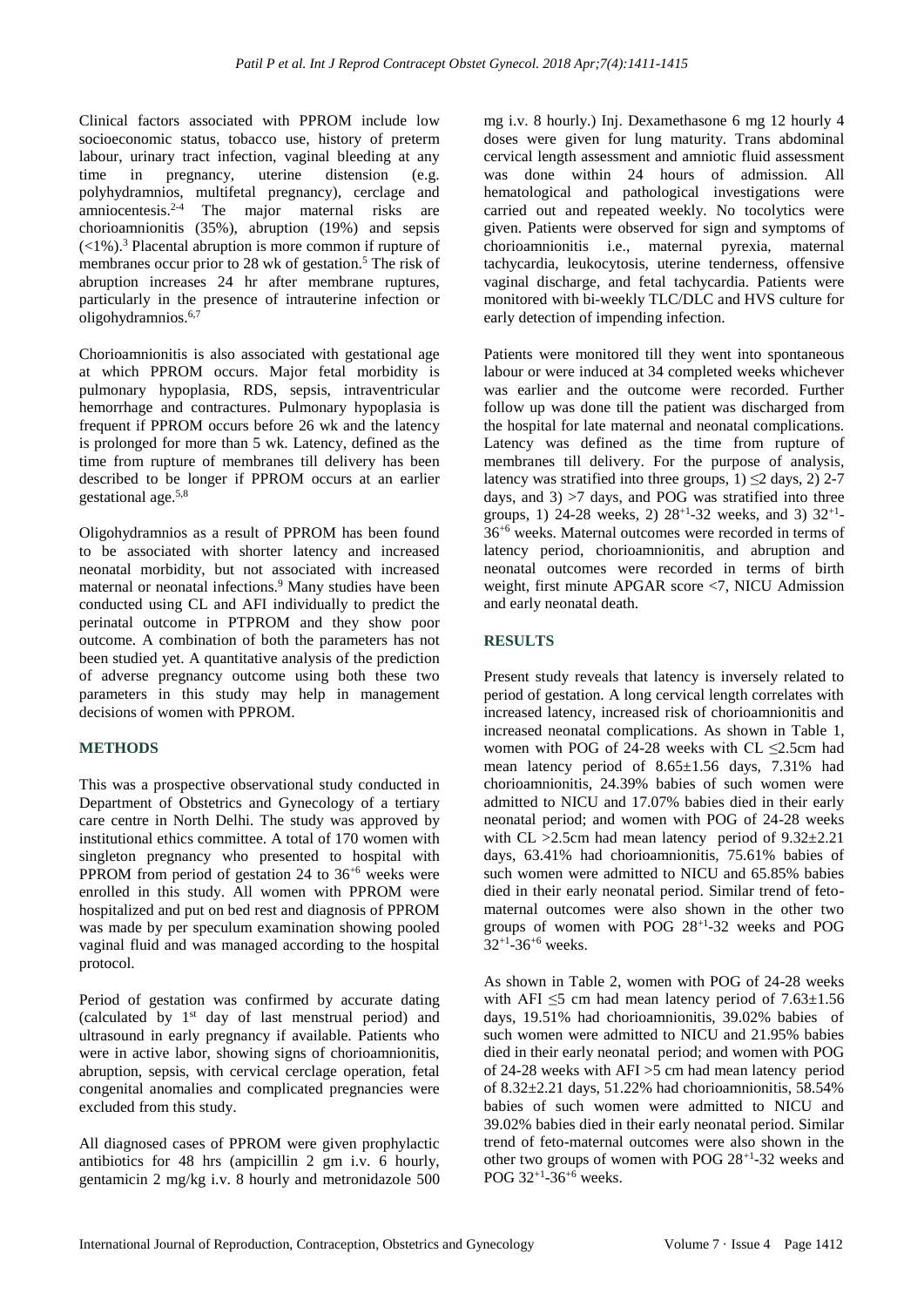|                        | $POG = 24 - 28$ wks         |                   |                | $POG = 28^{+1} - 32$ wks    |                   |                | $\overline{POG} = 32^{+1} - 36^{+6}$ wks |                            |                |
|------------------------|-----------------------------|-------------------|----------------|-----------------------------|-------------------|----------------|------------------------------------------|----------------------------|----------------|
| <b>Parameters</b>      | <b>Cervical length (cm)</b> |                   | <b>P-value</b> | <b>Cervical length (cm)</b> |                   | <b>P-value</b> | <b>Cervical length (cm)</b>              |                            | <b>P-value</b> |
|                        | ${}_{\leq 2.5}$             | >2.5              |                | < 2.5                       | >2.5              |                | $\leq 2.5$                               | >2.5                       |                |
| Mean latency<br>(days) | $8.65 \pm 1.56$             | 9.32<br>±2.21     | < 0.0001       | $5.42 + 1.26$               | $6.14 \pm 1.46$   | < 0.0001       | $1.36 \pm 0.32$                          | $1.54 \pm 0.42$            | < 0.0001       |
| Chorioamnionitis       | $3(7.31\%)$                 | 26<br>$(63.41\%)$ | 0.006          | $2(2.10\%)$                 | 20<br>$(21.05\%)$ | 0.006          | $1(2.94\%)$                              | 8<br>(23.53%)              | 0.006          |
| Abruption              | $0(0.00\%)$                 | 1(2.45%)          | 1.000          | $0(0.00\%)$                 | $1(1.05\%)$       | 1.000          | $1(2.94\%)$                              | $2(5.88\%)$                | 1.000          |
| Mean BW $(kg)$         | 1.050.5                     | $1.08 \pm 0.42$   | 0.568          | $1.7 \pm 1.2$               | $1.8 + 1.4$       | < 0.0001       | $2.2 \pm 0.7$                            | $2.4 \pm 0.9$              | < 0.0001       |
| $1st$ min<br>APGAR<7   | 10<br>(24.39%)              | 31<br>$(75.61\%)$ | < 0.0001       | 23<br>$(24.21\%)$           | 30<br>(31.57%)    | < 0.0001       | $2(5.88\%)$                              | $\overline{4}$<br>(11.76%) | < 0.0001       |
| NICU admn              | 10<br>(24.39%)              | 31<br>$(75.61\%)$ | < 0.0001       | 23<br>$(24.21\%)$           | 30<br>(31.57%)    | < 0.0001       | $2(5.88\%)$                              | 4<br>(11.76%)              | < 0.0001       |
| Early NND              | $(17.07\%)$                 | 27<br>$(65.85\%)$ | 0.0002         | 5(5.26%)                    | 17<br>$(17.89\%)$ | 0.0002         | 2(5.88%)                                 | $\overline{4}$<br>(11.76%) | 0.0002         |

## **Table 1: Maternal and neonatal outcome in Preterm PROM with respect to cervical length.**

**Table II: Maternal and neonatal outcome in Preterm PROM with respect to amniotic fluid index.**

|                        | $POG = 24 - 28$ wks |                   |                | $POG = 28^{+1} - 32$ wks |                   |                | $\overline{POG} = 32^{+1} - 36^{+6}$ wks |                   |                |
|------------------------|---------------------|-------------------|----------------|--------------------------|-------------------|----------------|------------------------------------------|-------------------|----------------|
| <b>Parameters</b>      | $AFI$ (cm)          |                   | <b>P-value</b> | $AFI$ (cm)               |                   | <b>P-value</b> | $AFI$ (cm)                               |                   | <b>P-value</b> |
|                        | $\leq$ 5            | >5                |                | $\leq$ 5                 | > 5               |                | $\leq$ 5                                 | >5                |                |
| Mean latency<br>(days) | $7.63 \pm 1.56$     | $8.32 + 2.21$     | < 0.0001       | $5.28 \pm 1.38$          | $6.42 + 1.29$     | < 0.0001       | $1.63 \pm 0.08$                          | $1.85 \pm 0.05$   | < 0.0001       |
| Chorioamnionitis       | 8<br>$(19.51\%)$    | 21<br>$(51.22\%)$ | < 0.0001       | 7(7.36%)                 | 15<br>(15.79%)    | < 0.0001       | 4<br>(11.76%)                            | 5.<br>$(14.71\%)$ | < 0.0001       |
| Abruption              | $0(0.00\%)$         | $1(2.44\%)$       | 1.000          | $1(1.05\%)$              | $2(2.12\%)$       | 1.000          | $0(0.00\%)$                              | $1(2.94\%)$       | 1.000          |
| Mean BW $(kg)$         | $1.04 \pm 0.35$     | $1.05 \pm 0.42$   | 0.568          | $1.73 \pm 0.60$          | $1.82 \pm 0.76$   | < 0.0001       | $2.1 \pm 0.3$                            | $2.5 \pm 0.8$     | < 0.0001       |
| $1st$ min<br>APGAR < 7 | 16<br>$(39.02\%)$   | 24<br>$(58.54\%)$ | < 0.0001       | 21<br>$(22.10\%)$        | 28<br>(29.47%)    | < 0.0001       | $\overline{4}$<br>(11.76%)               | 7<br>(20.59%)     | < 0.0001       |
| NICU admn              | 16<br>$(39.02\%)$   | 24<br>$(58.54\%)$ | < 0.0001       | 21<br>$(22.10\%)$        | 28<br>(29.47%)    | < 0.0001       | 4<br>(11.76%)                            | (20.59%)          | < 0.0001       |
| <b>Early NND</b>       | 9<br>(21.95%)       | 16<br>$(39.02\%)$ | 0.0002         | 14<br>(14.73%)           | 16<br>$(16.84\%)$ | 0.0002         | $3(8.82\%)$                              | 4<br>(11.76%)     | 0.0002         |

### **DISCUSSION**

The finding of the present study that longer the cervix, more is the latency period, is consistent with Rizzo et al who examined 92 women and reported that the median interval to delivery was 2 days when cervical length was *<*20mm, compared to 6 days with longer cervix.<sup>10</sup> Similarly, in a recent study by Mehra et al a shorter TVCL independently predicted delivery within 7 days in women presenting with PPROM and TVCL >2cm greatly improved the potential to remain undelivered at  $\frac{3}{7}$  days following cervical length assessment.<sup>11</sup> In contrast, Carlan et al found no significant difference in latency period based on cervical length.<sup>12</sup>

In this study, women with  $AFI > 5$  cm in all the three groups had higher mean latency period as compared to women with AFI  $\leq$ 5cm (p value  $\leq$ 0.0001). This finding was consistent with study of Tavassoli F et al who demonstrated that patients with AFI <5 exhibited a significantly shorter latency period (p=0.049).<sup>13</sup> 43% of cases delivered during the first 48 hours and only 6.6% of pregnancies were prolonged by more than 2 weeks. However, in group with (AFI≥5), 31.7% of patients delivered during the first 48 hours and 21.7% of pregnancies were prolonged by more than 2 weeks. Most studies have not reported this point, but in a study by Borna et al the latency period was observed to be equal in both groups.<sup>14</sup> Piazze et al and Vermillion et al reported significant correlation between oligohydramnios and latency period.<sup>15,16</sup> Mehra S also found that an AFI  $\leq$ 5cm independently predicted delivery within 7 days in women presenting with PPROM.<sup>11</sup>

Present study also shows that longer the cervix and larger the AFI, more was the incidence of maternal infection, however the literature is conflicting in the correlation of AFI with occurrence of chorioamnionitis in cases of PPROM. Mercer et al and Piazze et al found no relationship between chorioamnionitis and oligohydramnios while Borna et al and Moberg et al found a significant correlation between AFI<5 and a higher rate of chorioamnionitis.<sup>9,14,15,17</sup> In the present study, the incidence of chorioamnionitis was higher in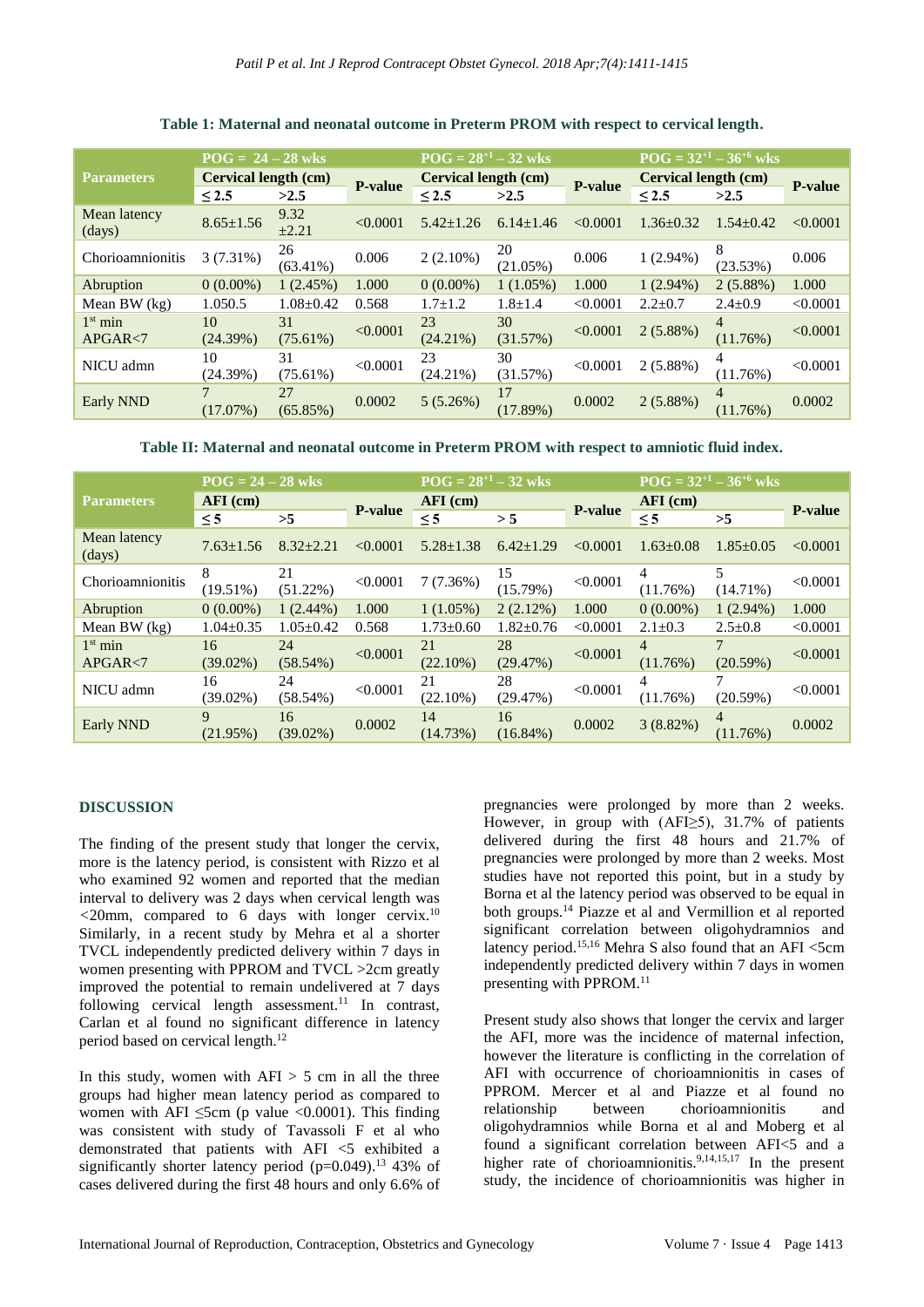women with CL >2.5 cm and AFI >5 cm. This increased incidence of chorioamnionitis can be probably due to the lower socioeconomic strata of patients coming to our hospital making this difference with an increased incidence of chorioamnionitis with longer latency.

Women presenting with preterm PROM are at increased risk of developing abruption, risk being higher in the presence of oligohydramnios especially within 24 hours of rupture of membrane. Present study however shows no significant correlation between abruption, AFI and CL consistent with study by CC Ananth et al. Compared women with intact membranes, the relative risk for abruption among preterm PROM and whose membranes were ruptured for 24-47 hours and 48 hours or more before delivery, respectively, were 2.37 (95%CI 0.99- 9.09), and 9.87 (95% CI 3.57-27.82).<sup>7</sup> When preterm PROM was accompanied by intrauterine infections, the RR for abruption was 9.03 (95%CI 2.80-29.15) compared with women with intact membranes and no infections. Similarly, preterm PROM accompanied by oligohydramnios conferred over a 7.17-fold risk (95% CI 1.35-38.10) for abruption compared with women with neither of these 2 conditions.

Regarding neonatal outcome, we found that there was no significant relation between mean birth weight, CL and AFI which is consistent with the study of Tavasolli et al.<sup>13</sup> Present study also shows that longer the cervix and larger the AFI, more was the latency, more was the risk of maternal infection and this also had an impact on fetal outcome in the form of  $1<sup>st</sup>$  minute APGAR <7, NICU admission and early NND. Tavasolli et al found that first minute and five minute Apgar score  $\leq$ 7 was significantly higher in group with  $\text{AFI} \leq 5$ , however the difference was not significant between the two groups.<sup>13</sup> In contrast Piazze et al found that there was a significant association between five minute Apgar score  $\leq$ 7 and AFI  $\leq$ 5 (p <0.001), but in this study, the association was not statistically significant.<sup>15</sup> Present study is contradictory to Tavasolli et al which found that the overall rate of early neonatal death was 8.8%.<sup>13</sup> 10 cases (13.2%) of neonatal deaths were observed in group with AFI <5 while only 2 cases (3.3%) were recorded for group with AFI  $\geq$ 5. Therefore, the rate of neonatal death was significantly higher in group with AFI <5 compared to group with AFI ≥5 with a p value of 0.045.

### **CONCLUSION**

Latency is inversely proportional to period of gestation which means lesser the period of gestation more will be the latency period. A long cervical length and increased amount of amniotic fluid index co-relates with increased incidence of chorioamnionitis and neonatal complications probably due to increased latency. Since the latency cannot be predicted in advance in pre-term pre-mature rupture of membranes, women with shorter cervix and lesser amniotic fluid index needs to be hospitalized and managed aggressively and should be monitored vigorously for further complications. The women with longer cervix and higher amniotic fluid may require a longer duration of antibiotic coverage since the latency period is more.

*Funding: No funding sources Conflict of interest: None declared*

*Ethical approval: The study was approved by the Institutional Ethics Committee*

## **REFERENCES**

- 1. Blott M, Greenough A. Neonatal outcome after prolonged rupture of the membranes starting in the second trimester. Arch Dis Child. 1988;63:1146-50.
- 2. ACOG Practice bulletin no 1. Premature rupture of membranes. Clinical management guidelines for obstetrician-gynecologists. Int J Gynaecol Obstet. 1998;63(1):75-84.
- 3. Mercer B, Milluzzi C, Collin M. Periviable birth at 20 to 26 wk of gestation: proximate causes, previous obstetric history and recurrence risk. Am J Obstet Gynecol. 2005 Sep;193(3 Pt 2):1175-80.
- 4. Waters TP, Mercer BM. The management of preterm premature rupture of the membranes near the limit of fetal viability. Am J Obstet Gynecol. 2009 Sep;201(3):230-40.
- 5. ACOG Practice Bulletins No 80: premature rupture of membranes. Obstet Gynaecol. 2007;109(4):1007- 19.
- 6. Gonan R, Hannah ME, Milligan JE. Does prolonged premature rupture of the membranes predispose to abruption placenta? Obstet Gynecol. 1989;74:347- 50.
- 7. Ananth CC, Oyelese Y, Srinivas N, Yeo L, Vintzileos AM. Preterm premature rupture of membranes, intrauterine infection, and oligohydramnios: risk factors for placental abruption. Obstet Gynecol. 2004 Jul;104(1):71-7.
- 8. Mercer BM. Preterm premature rupture of the membranes. Obstet Gynecol. 2003;101(1):178-93.
- 9. Mercer BM, Rabello YA, Thumau GR, Modovnik M, Goldenberg RL, Das AF et al. The NICHD-MFMU antibiotic treatment of preterm PROM study: Impact of initial amniotic fluid volume on pregnancy outcome. Am J Obstet Gynecol. 2006 Feb;194(2):438-45.
- 10. Rizzo G, Capponi A, Angelini E, Vlachopoulou A, Grassi C, Romanini C. The value of transvaginal ultrasonographic examination of the uterine cervix in predicting preterm delivery in patients with preterm premature rupture of membranes. Ultrasound Obstet Gynecol. 1998;11:23-9.
- 11. Mehra S, Amon E, Hopkins S, Gavard JA, Shyken J. Transvaginal cervical length and amniotic fluid index: can it predict delivery latency following preterm premature rupture of membranes? Am J Obstet Gynecol. 2015 Mar;212(3):400.e1-9.
- 12. Carlan SJ, Richmond LB, O'Brien WF. Randomized trial of endovaginal ultrasound in preterm premature